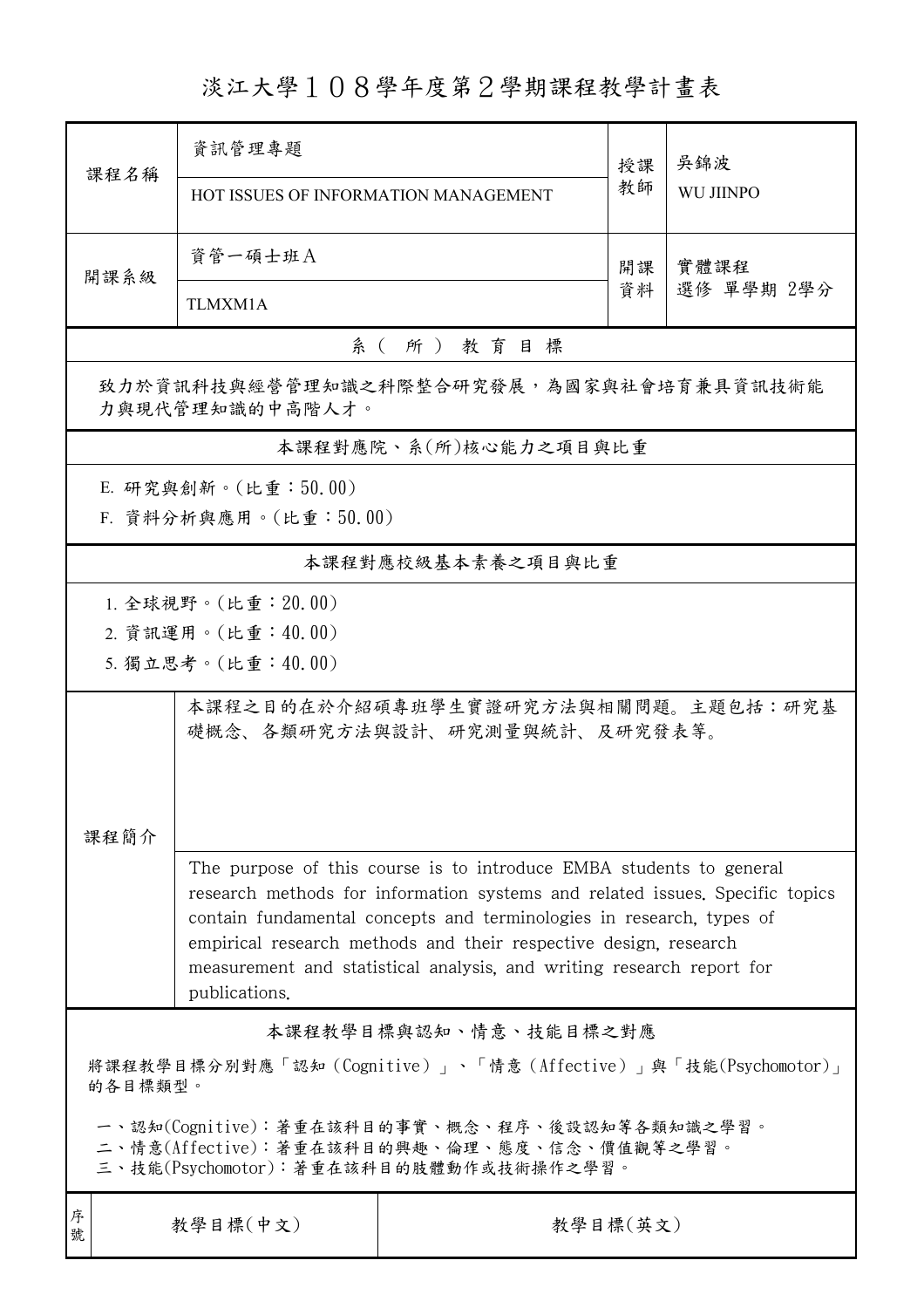|                | 讓學生認識不同的研究設計、方法<br>論、與測量的限制、優點、與意<br>涵。 |                                                                                           |                 | Be Cognizant of the limitations, advantages, and<br>implications of different business research designs,<br>methodologies and measurement approaches |                                  |  |
|----------------|-----------------------------------------|-------------------------------------------------------------------------------------------|-----------------|------------------------------------------------------------------------------------------------------------------------------------------------------|----------------------------------|--|
|                | 讓學生知曉發展優良理論架構的重<br>要性。                  |                                                                                           |                 | Be fully aware of the importance of a well<br>developed theoretical framework.                                                                       |                                  |  |
| $\mathbf{3}$   | 讓學生有能力評估與分析他人的研<br>究設計。                 |                                                                                           |                 | Beginning to be capable of evaluating and analyzing<br>the research design of others                                                                 |                                  |  |
|                | 讓學生具備資管領域研究文獻來源<br>之相關知識。               |                                                                                           |                 | Be knowledgeable about some of the sources of<br>research literature in the field of information<br>systems                                          |                                  |  |
|                | 5  讓學生做好寫畢業論文之準備。                       |                                                                                           |                 | Be prepare to initiate your graduate thesis.                                                                                                         |                                  |  |
|                | 教學目標之目標類型、核心能力、基本素養教學方法與評量方式            |                                                                                           |                 |                                                                                                                                                      |                                  |  |
| 序<br>號         | 目標類型                                    | 院、系 $(\hbox{\tt m})$<br>核心能力   基本素養                                                       | 校級              | 教學方法                                                                                                                                                 | 評量方式                             |  |
| 1              | 認知                                      | EF                                                                                        | 125             | 講述、討論、實作                                                                                                                                             | 討論(含課堂、線<br>上)、實作、報告(含口<br>頭、書面) |  |
| $\overline{2}$ | 認知                                      | EF                                                                                        | 125             | 討論、實作                                                                                                                                                | 討論(含課堂、線<br>上)、實作、報告(含口<br>頭、書面) |  |
| 3              | 認知                                      | EF                                                                                        | 125             | 討論、發表、實作                                                                                                                                             | 討論(含課堂、線<br>上)、實作、報告(含口<br>頭、書面) |  |
| 4              | 認知                                      | EF                                                                                        | 25              | 發表、實作                                                                                                                                                | 實作、報告(含口<br>頭、書面)                |  |
| 5              | 技能                                      | EF                                                                                        | 25              | 討論、實作                                                                                                                                                | 討論(含課堂、線<br>上)、報告(含口頭、書<br>面)    |  |
|                | 授課進度表                                   |                                                                                           |                 |                                                                                                                                                      |                                  |  |
| 週<br>次         | 日期起訖                                    | 內 容 (Subject/Topics)<br>備註                                                                |                 |                                                                                                                                                      |                                  |  |
|                | $109/03/02$ ~<br>109/03/08              | Ch <sub>1</sub><br>Introduction to research, course policy and<br>administration          |                 |                                                                                                                                                      |                                  |  |
| $\overline{2}$ | $109/03/09$ ~<br>109/03/15              | Ch <sub>2</sub><br>The scientific approach and alternative approaches<br>to investigation |                 |                                                                                                                                                      |                                  |  |
| 3              | $109/03/16$ ~<br>109/03/22              | The broad problem area and defining the problem<br>statement                              |                 |                                                                                                                                                      | Ch <sub>3</sub>                  |  |
| 4              | $109/03/23$ ~<br>109/03/29              | The critical literature review                                                            |                 |                                                                                                                                                      | Ch <sub>4</sub>                  |  |
| 5              | $109/03/30$ ~<br>109/04/05              | Theoretical framework and hypothesis development                                          | Ch <sub>5</sub> |                                                                                                                                                      |                                  |  |
| 6              | $109/04/06 \sim$<br>109/04/12           | Elements of research design<br>Ch <sub>6</sub>                                            |                 |                                                                                                                                                      |                                  |  |
| 7              | $109/04/13$ ~<br>109/04/19              | Data collection methods: Introduction and interviews<br>Ch 7                              |                 |                                                                                                                                                      |                                  |  |
| 8              | $109/04/20$ ~<br>109/04/26              | Data collection methods: Observation<br>Ch <sub>8</sub>                                   |                 |                                                                                                                                                      |                                  |  |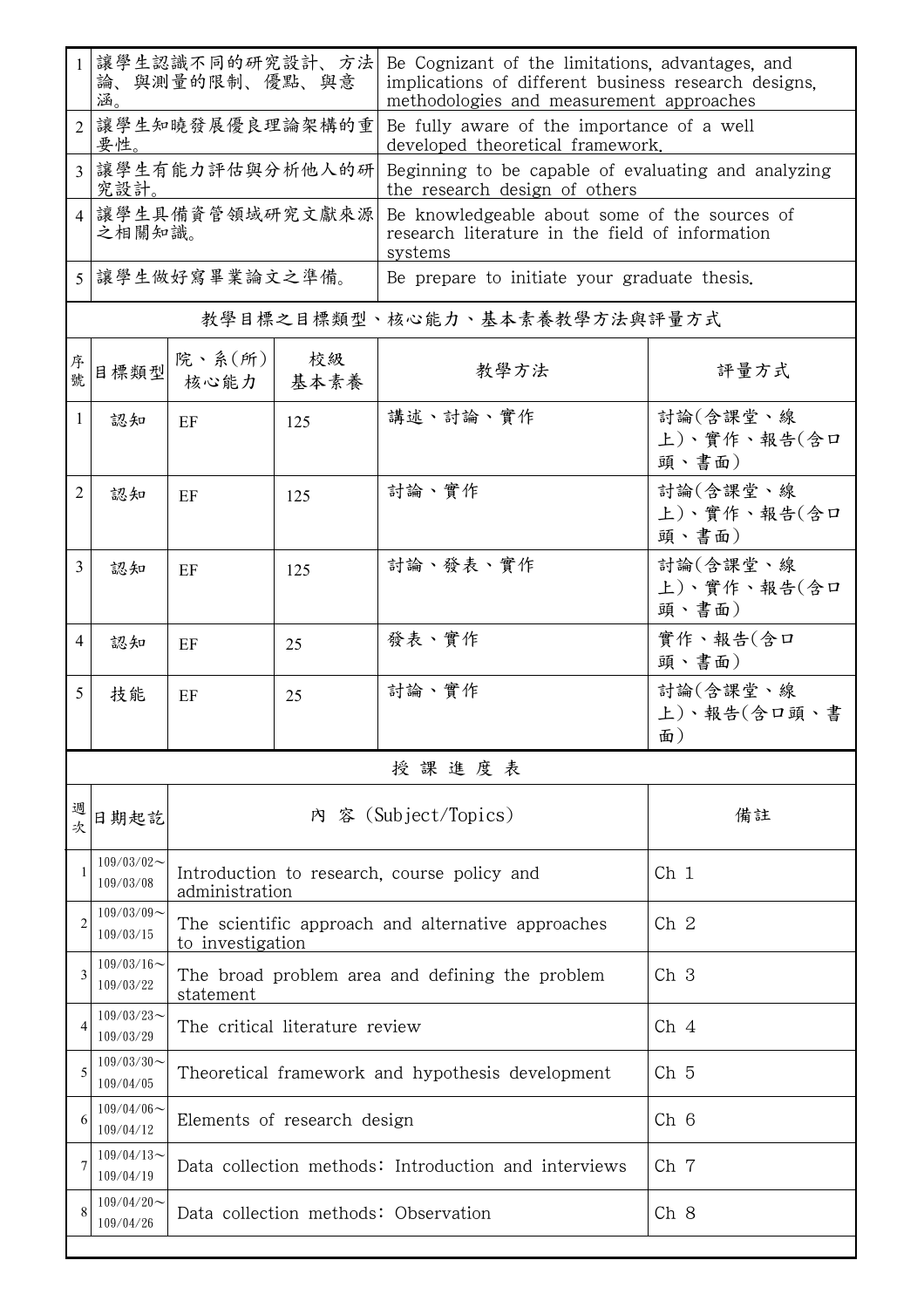| 9                                                                                                                                                                                                                                                                                                                                                                                                                                                                                                                                                                                                                                                                                                                                                                                                                                                                                         | $109/04/27$ ~<br>109/05/03 | Experimental design                                                                                                              | Ch 10           |  |  |
|-------------------------------------------------------------------------------------------------------------------------------------------------------------------------------------------------------------------------------------------------------------------------------------------------------------------------------------------------------------------------------------------------------------------------------------------------------------------------------------------------------------------------------------------------------------------------------------------------------------------------------------------------------------------------------------------------------------------------------------------------------------------------------------------------------------------------------------------------------------------------------------------|----------------------------|----------------------------------------------------------------------------------------------------------------------------------|-----------------|--|--|
| 10                                                                                                                                                                                                                                                                                                                                                                                                                                                                                                                                                                                                                                                                                                                                                                                                                                                                                        | $109/05/04$ ~<br>109/05/10 | Data collection methods: Questionnaires                                                                                          | Ch <sub>9</sub> |  |  |
| 11                                                                                                                                                                                                                                                                                                                                                                                                                                                                                                                                                                                                                                                                                                                                                                                                                                                                                        | $109/05/11$ ~<br>109/05/17 | Measurement of variables: Operational definition                                                                                 | Ch 11           |  |  |
| 12                                                                                                                                                                                                                                                                                                                                                                                                                                                                                                                                                                                                                                                                                                                                                                                                                                                                                        | $109/05/18$ ~<br>109/05/24 | Measurement: Scaling, reiabiity, validity                                                                                        | Ch 12           |  |  |
| 13                                                                                                                                                                                                                                                                                                                                                                                                                                                                                                                                                                                                                                                                                                                                                                                                                                                                                        | $109/05/25$ ~<br>109/05/31 | Sampling                                                                                                                         | Ch 13           |  |  |
| 14                                                                                                                                                                                                                                                                                                                                                                                                                                                                                                                                                                                                                                                                                                                                                                                                                                                                                        | $109/06/01$ ~<br>109/06/07 | Quantitative data analysis                                                                                                       | Ch 14           |  |  |
| 15                                                                                                                                                                                                                                                                                                                                                                                                                                                                                                                                                                                                                                                                                                                                                                                                                                                                                        | $109/06/08$ ~<br>109/06/14 | Quantitative data analysis: Hypothesis<br>testing<br>Ch 15                                                                       |                 |  |  |
| 16                                                                                                                                                                                                                                                                                                                                                                                                                                                                                                                                                                                                                                                                                                                                                                                                                                                                                        | $109/06/15$ ~<br>109/06/21 | Qualitative data analysis<br>Ch 16                                                                                               |                 |  |  |
| 17                                                                                                                                                                                                                                                                                                                                                                                                                                                                                                                                                                                                                                                                                                                                                                                                                                                                                        | $109/06/22$ ~<br>109/06/28 | Final exam                                                                                                                       |                 |  |  |
| 18                                                                                                                                                                                                                                                                                                                                                                                                                                                                                                                                                                                                                                                                                                                                                                                                                                                                                        | $109/06/29$ ~<br>109/07/05 | 教師彈性補充教學:<br>The research report                                                                                                 | Ch 17           |  |  |
| 修課應<br>注意事項                                                                                                                                                                                                                                                                                                                                                                                                                                                                                                                                                                                                                                                                                                                                                                                                                                                                               |                            | 務必準時出席上課!                                                                                                                        |                 |  |  |
|                                                                                                                                                                                                                                                                                                                                                                                                                                                                                                                                                                                                                                                                                                                                                                                                                                                                                           | 教學設備                       | 電腦、投影機                                                                                                                           |                 |  |  |
| 教科書與<br>教材                                                                                                                                                                                                                                                                                                                                                                                                                                                                                                                                                                                                                                                                                                                                                                                                                                                                                |                            | Sekaran, Uma, and Roger Bougie (2013), Research Methods for Business: A<br>Skilled Build Approach, 6th Ed. John Wiey & Sons Ltd. |                 |  |  |
| Cooper, Donald R., and Pamela S. Schindler (2008), Business Research<br>參考文獻<br>Methods, 10th edition, McGraw Hill, Mingers, John, "Combining IS Research<br>Methods: towards a pluralist Methodologies", Information Systems Research,<br>2001 INFORMS Vol. 12, No. 3, September 2001,pp. $240 - 259$ .Yin, R. K. Case<br>Study Research, Design and Methods, 3rd ed. Newbury Park, Sage<br>Publications, 2002. Yin, R. K. Apllications of case Study research, Newbury<br>Park, Sage Publications, 1993. Weber, Ron, "Theoretically Speaking." PDF1<br>EDITOR'S COMMENTS Volume 27 Iss., 32, 2003.<br>梁定澎 (2012),資訊管理理論,新北市,前程文化。<br>吳萬益(2011), 企業研究方法, 台北市, 華泰文化。<br>陳曉萍、徐淑英、樊景立、鄭伯壎(2013)。組織與管理研究的實證方法 二版。台<br>北市:華泰文化。<br>瞿海源、畢恆達、劉長萱、揚國樞(2015)。社會及行為科學研究法 — 總論與量化<br>研究法 一版。台北市:台灣東華。<br>瞿海源、畢恆達、劉長萱、揚國樞(2015)。社會及行為科學研究法 — 質化研究法<br>一版。台北市:台灣東華。<br>蕭文龍(2016), 統計分析入門與應用。台北市:基峯圖書。 |                            |                                                                                                                                  |                 |  |  |